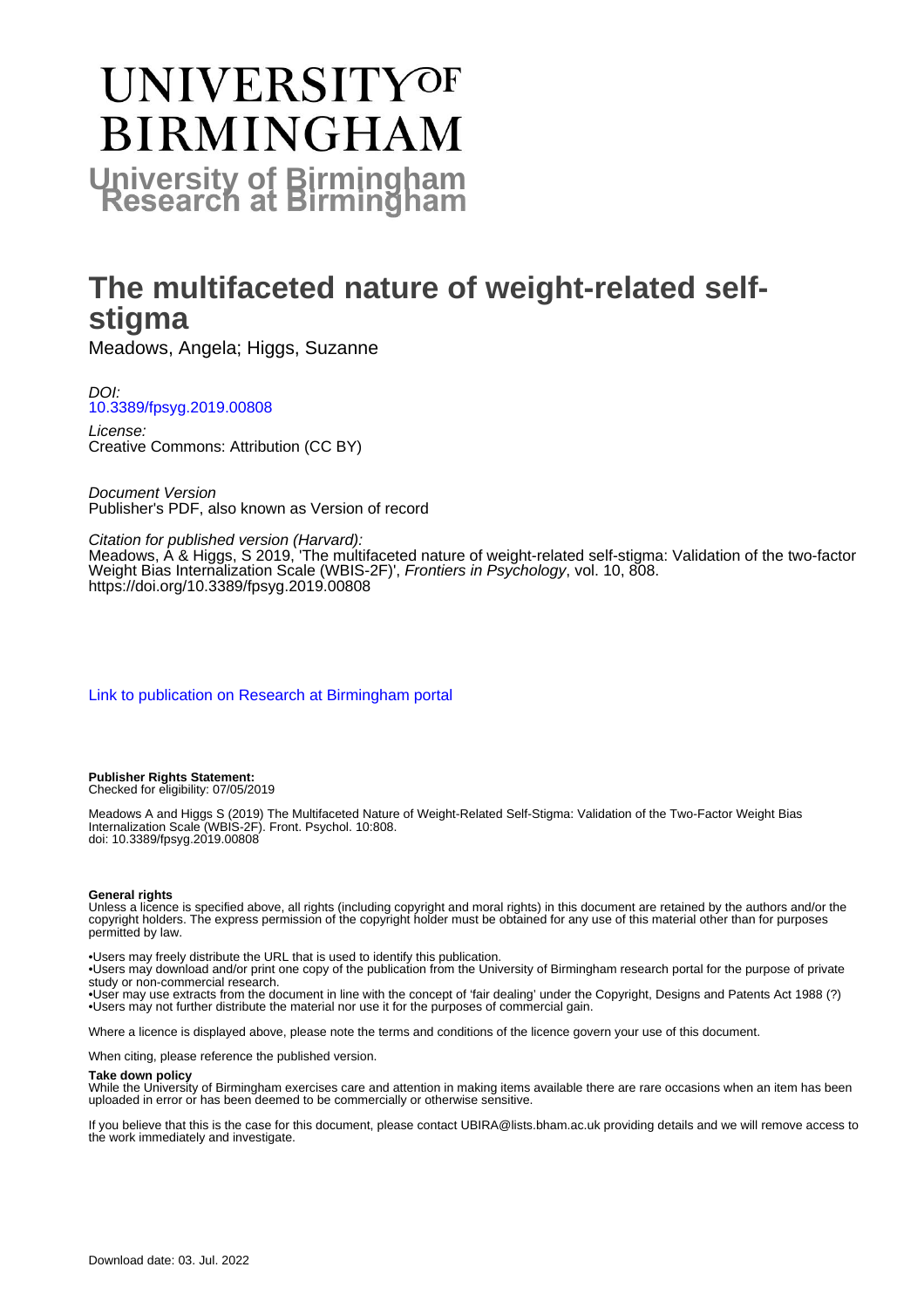



# The Multifaceted Nature of Weight-Related Self-Stigma: Validation of the Two-Factor Weight [Bias Internalization Scale \(WBIS-2F\)](https://www.frontiersin.org/articles/10.3389/fpsyg.2019.00808/full)

[Angela Meadows](http://loop.frontiersin.org/people/336952/overview)1\* and [Suzanne Higgs](http://loop.frontiersin.org/people/210254/overview)<sup>2</sup>

<sup>1</sup> School of Psychology, University of Exeter, Exeter, United Kingdom, <sup>2</sup> School of Psychology, University of Birmingham, Birmingham, United Kingdom

**Background:** Internalized weight stigma (IWS) is generally operationalized as selfdevaluation due to weight in higher-weight individuals. The most commonly used measure of IWS, the Weight Bias Internalization Scale (WBIS), was developed from an original pool of 19 items. Item selection was guided by statistical techniques based upon an a priori hypothesized unidimensional factor structure. The resulting 11-item scale mostly assesses appearance-related attitudes, fear of stigma, affect, and desire for change, all of which may be a natural response to societal weight stigma, even in the absence of self-devaluation. Items pertaining to self-blame, stigma awareness, perceived legitimacy of weight stigma, and most items pertaining to selfworth, were excluded from the final scale. It is unclear whether an a priori assumption of multi-dimensionality would have produced different results.

#### **OPEN ACCESS**

#### Edited by:

Jayne Raisborough, Leeds Beckett University, United Kingdom

#### Reviewed by:

Stine Torp Løkkeberg, Østfold University College, Norway Chun-Qing Zhang, Hong Kong Baptist University, Hong Kong

> \*Correspondence: Angela Meadows drameadows@gmail.com

#### Specialty section:

This article was submitted to Personality and Social Psychology, a section of the journal Frontiers in Psychology

> Received: 02 November 2018 Accepted: 26 March 2019 Published: 16 April 2019

#### Citation:

Meadows A and Higgs S (2019) The Multifaceted Nature of Weight-Related Self-Stigma: Validation of the Two-Factor Weight Bias Internalization Scale (WBIS-2F). Front. Psychol. 10:808. doi: [10.3389/fpsyg.2019.00808](https://doi.org/10.3389/fpsyg.2019.00808)

**Methods:** Exploratory and confirmatory factor analysis of the original 19-item questionnaire was conducted in 931 higher-weight individuals.

**Results:** A 13-item two-factor structure was identified. Factor 1 comprised seven items that could be loosely conceived as weight-related distress. Factor 2 comprised six items, all of which pertained to weight-related self-worth. Tested individually, the six items making up the self-devaluation factor were an excellent fit for the data on all fit indices.

Conclusion: IWS is a multi-dimensional construct. The two-factor WBIS (WBIS-2F) provides options to explore the relationships between different aspects of IWS and upstream and downstream variables. The Self-Devaluation subscale is suitable for standalone use when weight-related self-devaluation per se is the construct of interest.

Keywords: internalized weight stigma, internalized weight bias, self-stigma, anti-fat attitudes, factor analysis, Weight Bias Internalization Scale

# INTRODUCTION

Weight stigma can be broadly defined as exposure to negative attitudes, behaviors, or structural indignities that befall higher-weight individuals because of their weight or size. Higher-weight individuals experience weight stigma in practically every domain of daily life [\(Puhl and King,](#page-9-0) [2013\)](#page-9-0). In addition to being stigmatized by others, some individuals internalize society's anti-fat attitudes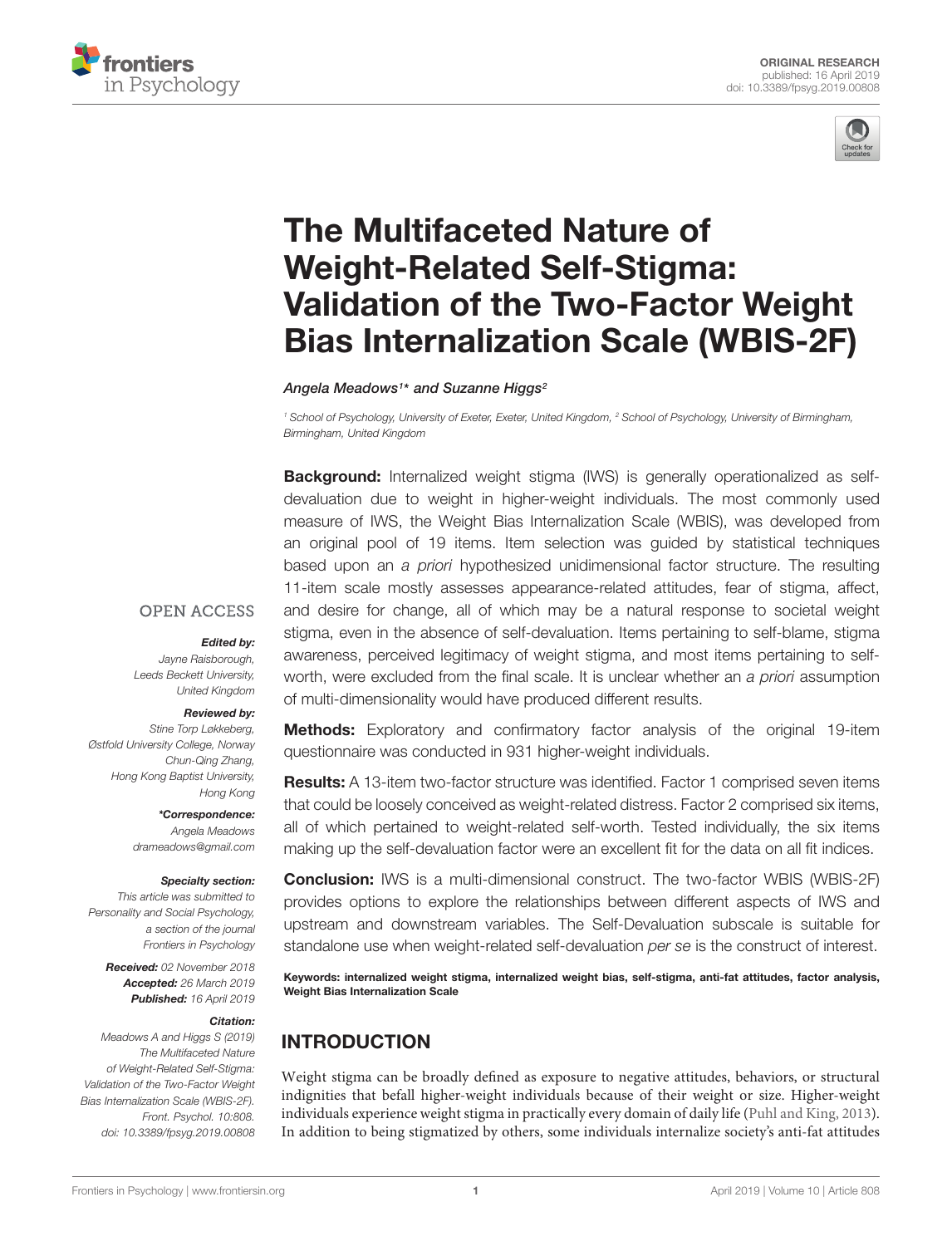and stereotypes – that is, they devalue themselves because of their weight, with concomitant detriment to their self-worth and social identity [\(Hunger et al.,](#page-9-1) [2015\)](#page-9-1). Internalized weight stigma (IWS) has been linked with a wide range of negative health outcomes, including mood disorders, psychological distress, worse body image, lower self-esteem, poorer health-related quality of life, metabolic dysfunction, disordered eating, avoidance of exercise, and social isolation and experiential avoidance (for a review, see [Pearl and Puhl,](#page-9-2) [2018\)](#page-9-2). Importantly, IWS appears to be an important mediator in the relationship between experienced stigma and maladaptive coping behaviors including disordered eating [\(Durso et al.,](#page-9-3) [2012;](#page-9-3) [O'Brien et al.,](#page-9-4) [2016;](#page-9-4) Meadows and Higgs, unpublished) and reduced physical activity [\(Pearl](#page-9-5) [et al.,](#page-9-5) [2015\)](#page-9-5), and between BMI and health-related quality of life [\(Lillis et al.,](#page-9-6) [2011\)](#page-9-6). IWS also moderated the relationship between BMI and physical health-related quality of life in a sample of 81 higher-weight women recruited from weightrelated Internet sites, such that the negative association was observed only in those individuals with high levels of IWS [\(Latner et al.,](#page-9-7) [2014\)](#page-9-7). Thus, IWS appears to be a critical consideration in understanding negative health outcomes in higher-weight individuals.

# Operationalizing Internalized Weight Stigma

One of the major issues facing researchers of IWS is that of operationalization – that is, how the construct is defined. IWS is most commonly defined as not just awareness, or even endorsement, of negative stereotypes, but also as applying those negative attributes to yourself, and subsequently devaluing yourself because of it [\(Durso and Latner,](#page-9-8) [2008\)](#page-9-8). For example, while IWS does include a component of negative appearance evaluation, this is specific to facets of body image related to weight. Additionally, there is a strong element of self-blame involved in IWS. For example, while one might have poor body image related to a specific body part, such as height, or a disliked facial feature, this is unlikely to be tainted by a belief that one is to blame for that aspect of one's appearance. Similarly, self-esteem that is specific to the domain of weight does not preclude higher self-worth in other domains, and vice versa. Finally, IWS is a self-directed attitude, whereas anti-fat attitudes generally pertain to evaluations of fat others. Thus, IWS is related to, but distinct from, the constructs of body image, self-esteem, and attitudes toward other high-weight individuals [\(Durso and Latner,](#page-9-8) [2008;](#page-9-8) [Carels and Musher-Eizenman,](#page-9-9) [2010;](#page-9-9) [Carels et al.,](#page-9-10) [2013\)](#page-9-10). Unusually among marginalized groups [\(Tajfel and Turner,](#page-10-0) [1979;](#page-10-0) [Crandall et al.,](#page-9-11) [2000;](#page-9-11) [Dasgupta,](#page-9-12) [2004\)](#page-9-12), there appears to be little protective ingroup bias among higherweight individuals; that is, fat people are as likely to hold negative explicit and implicit anti-fat attitudes as are slimmer people [\(Crandall and Biernat,](#page-9-13) [1990;](#page-9-13) [Crandall,](#page-9-14) [1994;](#page-9-14) [Rudman](#page-9-15) [et al.,](#page-9-15) [2002;](#page-9-15) [Wang et al.,](#page-10-1) [2004;](#page-10-1) [Schwartz et al.,](#page-10-2) [2006\)](#page-10-2). Further, negative attitudes toward other higher-weight individuals are not necessarily reflected in one's views of oneself [\(Carels et al.,](#page-9-16) [2011\)](#page-9-16). In a study of 53 higher-weight adults enrolled in a weight-loss intervention, participants demonstrated high levels of both explicit and implicit negative attitudes toward higherweight individuals in general; however, implicit attitudes testing suggested that despite their self-assigned "overweight" status and their participation in a weight-loss intervention, they saw themselves as significantly thinner, better, and more attractive, active, disciplined, and likely to eat healthily than fat others [\(Carels et al.,](#page-9-16) [2011\)](#page-9-16). In fact, it appears that many fat people do not self-identify as fat – perhaps envisioning themselves as thin people in merely temporarily fat bodies [\(Quinn and Crocker,](#page-9-17) [1998;](#page-9-17) [Murray,](#page-9-18) [2005;](#page-9-18) [Kyrölä and Harjunen,](#page-9-19) [2017\)](#page-9-19).

#### Measures of Internalized Weight Stigma

To date, three validated measures of IWS have been published, all using slightly different conceptualizations of the construct. Although not formally depicted as a measure of IWS, the Weight- and Body-Related Shame and Guilt Scale (WEB-SG; [Conradt et al.,](#page-9-20) [2007\)](#page-9-20), assesses feelings of shame at one's size and guilt at failing to engage in supposed weight-changing behaviors. A typical item on the Guilt subscale is, "When I can't get a grip on my weight, I blame myself." [Lewis](#page-9-21) [\(1971\)](#page-9-21) proposed that the related emotions of shame and guilt differ primarily in the role of the self: whereas guilt represents a state of negative affect relating to, for example, a specific deviant behavior (e.g., lying, stealing), with the behavior being the focus of judgment, shame represents a more trait-level attribution to negative self-worth, whereby moral transgressions are transmitted into a global devalued self [\(Lewis,](#page-9-21) [1971;](#page-9-21) [Tangney](#page-10-3) [et al.,](#page-10-3) [1996\)](#page-10-3). Thus, shame, rather than guilt, should be more aligned with the conceptualization of IWS as a self-devaluation status. More recent conceptualizations of the construct of shame have identified two aspects of shame – one that concerns global self-defect and one relating to appraisal of condemnation by others [\(Gausel and Leach,](#page-9-22) [2011;](#page-9-22) [Gausel et al.,](#page-9-23) [2016\)](#page-9-23). Most of the six items on the Shame subscale of the WEB-SG refer specifically to anticipated rejection by others, for example, "When I am in a situation where others can see my body (e.g., pool, changing room), I feel ashamed." Thus, this subscale primarily captures perceptions of damaged social image, rather than specific selfdefect. Although both subscales explained additional variance in scores on body self-acceptance, depressive symptoms, and self-esteem, beyond that accounted for by shame and guilt related specifically to eating [\(Conradt et al.,](#page-9-20) [2007\)](#page-9-20), a study involving a weight-diverse sample of Canadian young adults found that the Shame, but not Guilt, subscale, mediated the relationship between objective measurements of weight status (BMI, skinfolds, and waist circumference) and global self-esteem [\(Pila et al.,](#page-9-24) [2015\)](#page-9-24).

A second validated measure of IWS is the Weight Self-Stigma Questionnaire (WSSQ; [Lillis et al.,](#page-9-25) [2010\)](#page-9-25). The WSSQ comprises two subscales, which differentiate between self-devaluation and fear of being stigmatized by others. The Self-Devaluation subscale assesses guilt, shame, and self-blame with respect to body weight, and includes items such as, "I feel guilty because of my weight problems," and "I caused my weight problems." Three of the six items relate to a global self-defect, but all pertain to willpower, for example, "I became overweight because I'm a weak person." No items relate to other aspects of a devalued self. The Fear of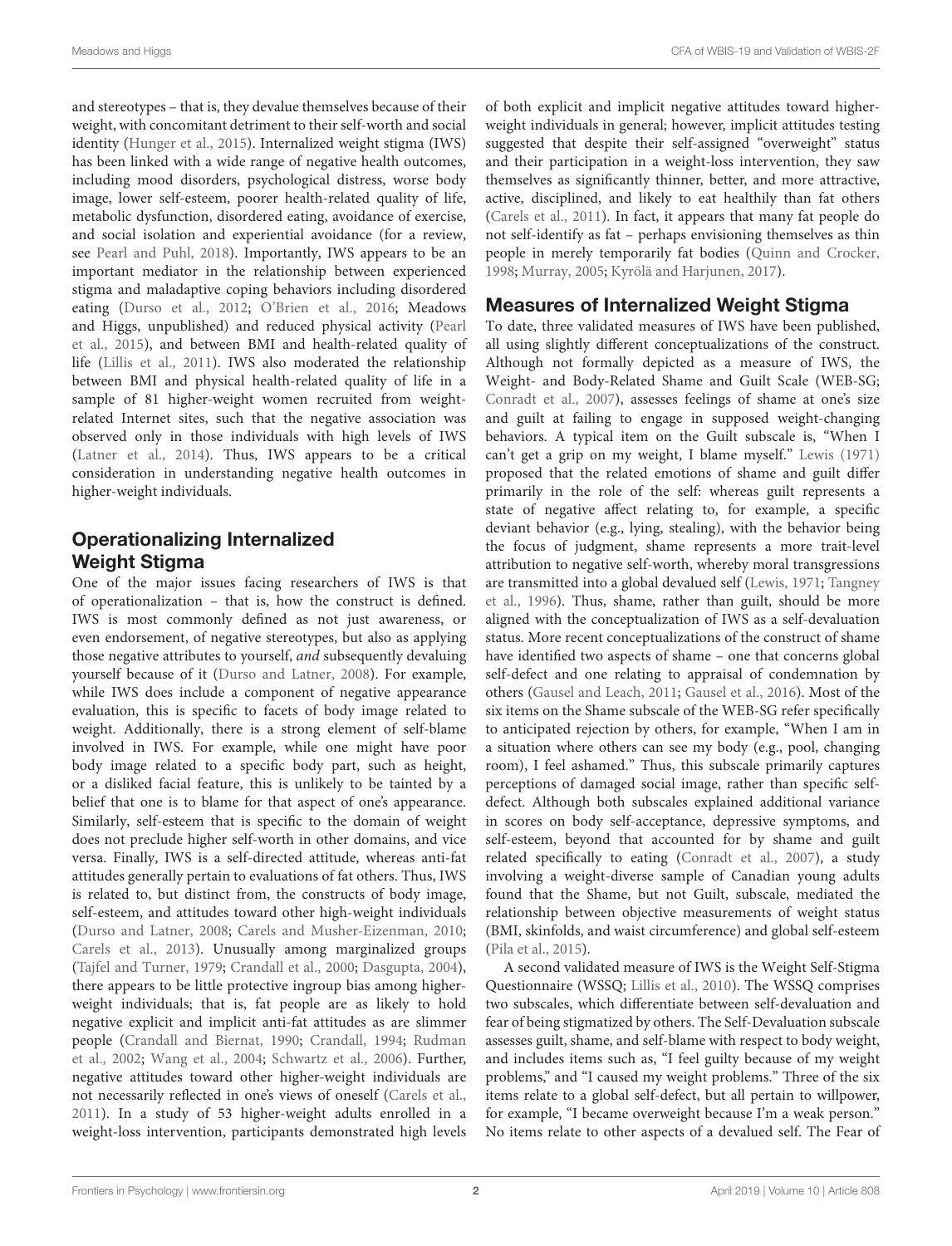Enacted Stigma subscale assesses worries about being stigmatized by others because of weight, for example, "Others are ashamed to be around me because of my weight," and "Others will think I lack self-control because of my weight problems." It should be noted, then, that although the authors of the scale denoted this subscale as "fear of stigma," the subscale could also be characterized as anticipation or expectation of weight stigma – that is, fear of rejection and feelings of inferiority due to other-condemnation, and overlaps considerably with the Shame subscale of the WEB-SG. It could be argued that devaluing oneself due to a stigmatized characteristic may lead to expectations that others will do the same, but it is not a necessary prerequisite [\(Link et al.,](#page-9-26) [2015\)](#page-9-26). Nevertheless, using the WSSQ, [Almenara et al.](#page-8-0) [\(2017\)](#page-8-0) reported that self-devaluation, but not fear of stigma, was associated with recent dietary restraint and eating and weight concerns in higher-weight women. Thus, while studies using these measures are clearly telling us something about the relationship between weight-related self-beliefs and health and behavioral outcomes, interpretation of these findings is constrained by the lack of clear agreement on the theoretical underpinnings of the construct.

The third validated measure of IWS is the Weight Bias Internalization Scale (WBIS; [Durso and Latner,](#page-9-8) [2008\)](#page-9-8). The WBIS was developed from an original pool of 19 items encompassing several potential aspects of weight-related selfstigma, including appearance-related attitudes, social status, fear of being stigmatized by others, affective impact of weight status, desire for change, and weight stigma awareness and perceived legitimacy of weight stigma. Item selection for the final scale was guided by statistical techniques based upon a hypothesized unidimensional construct, producing a final scale comprising eleven items. These items mostly assess attitudes related to appearance, fear of stigma, affect, and desire for change. Notably, all items pertaining to self-blame, stigma awareness, and perceived legitimacy, and several of the items pertaining to self-worth, were excluded from the final scale.

Given that the key underlying concept involved in IWS is one of self-devaluation, it could be questioned whether the standard WBIS, here denoted WBIS-11 for clarity, optimally captures this construct. Although the WBIS-11 is widely used, [Schvey et al.](#page-9-27) [\(2013\)](#page-9-27) used the full 19-item version of the WBIS (WBIS-19) in an online sample of 656 overweight and obese adults and the scale demonstrated excellent internal reliability and convergent and discriminant validity. Scores on the WBIS-19 were significantly correlated with eating disordered cognition and behavior, history of high-weight status, weight cycling, and depressive symptoms, even after controlling for BMI. Additionally, WBIS-19 scores discriminated between participants who engaged in binge/purge behavior and those without eating pathology [\(Schvey et al.,](#page-9-27) [2013\)](#page-9-27). However, the factor structure of the WBIS-19 has not been tested. The aim of the present study was to conduct the first exploratory and confirmatory factor analysis of the WBIS-19 using split samples from the same population of higher-weight individuals to establish its latent variable structure. This analysis was conducted as part of a broader study on individual differences in response to weight stigma.

#### MATERIALS AND METHODS

#### Sample

A purposive recruitment strategy was implemented, designed to provide a sample likely to have a range of views on the acceptability of societal weight stigma, both positive and negative emotions about their own body weight, and to differ in their levels of fat identity. As such, adult participants (age 18-69 years) who self-identified as "overweight," "obese," or "fat"[1](#page-3-0) were recruited to complete an anonymous online survey on the "Life experiences of overweight individuals," and invitations to participate in the survey were posted on social media and Internet forums related to weight, weightloss, health, nutrition, fitness, plus-size fashion, and the size acceptance movement.

The choice to use these three terms to describe weight status was a deliberate one. Higher-weight individuals have different preferences for the terminology used to describe their bodies, often finding one or more of the terms offensive. For example, members of the "size acceptance" community – one of the groups targeted in the recruitment process – prefer the word "fat" and dislike medicalized terms of body weight [\(Meadows and Daníelsdóttir,](#page-9-28) [2016\)](#page-9-28). Although evidence suggests that various weight-related terminology carries different meanings to different people, including more normative terms with medically designated definition such as "overweight" and "obese" [\(Vartanian,](#page-10-4) [2010;](#page-10-4) [Brochu and Esses,](#page-8-1) [2011;](#page-8-1) [Ellis et al.,](#page-9-29) [2014\)](#page-9-29), this approach augments the diversified recruitment strategy, helping to address the limitations of non-generalizability of findings from, for example, treatment-seeking populations, and also increasing the likelihood of attaining sufficient variation on the measure of interest to conduct reliable psychometric testing.

A two-step inclusion criteria was used, involving both self-classification of higher-weight status, and having a BMI consistent with the standard definitions of high-weight status – that is, a self-reported height and weight producing a BMI greater than or equal to 25  $\text{kg/m}^2$ . Extensive evidence testifies to the fact that self-identification of body size is either an equally or more consistent predictor of cognitive, affective, and behavioral correlates than is objective BMI [\(Major et al.,](#page-9-30) [2014;](#page-9-30) [Lee and Dedrick,](#page-9-31) [2016;](#page-9-31) [Lin et al.,](#page-9-32) [2018\)](#page-9-32). However, this double-classification method has been used previously as a more conservative sample selection procedure [\(Durso et al.,](#page-9-3) [2012;](#page-9-3) [Pearl](#page-9-33) [and Puhl,](#page-9-33) [2016\)](#page-9-33).

The survey was conducted using a dedicated survey platform<sup>[2](#page-3-1)</sup>. After providing consent, participants completed a series of questionnaires and provided demographic data. All participants were entered into a prize draw to win one of two £50 Amazon voucher (or local equivalent). The study was approved by the University of Birmingham Ethical Review Committee.

<span id="page-3-1"></span><span id="page-3-0"></span><sup>&</sup>lt;sup>1</sup>The word "obese" was added to recruitment materials in the present study as a result of a number of emails received from potential participants in a previous study that recruited "overweight" individuals. Respondents had queried whether they were eligible to participate if they were "obese" rather than "overweight." <sup>2</sup><http://Qualtrics.com>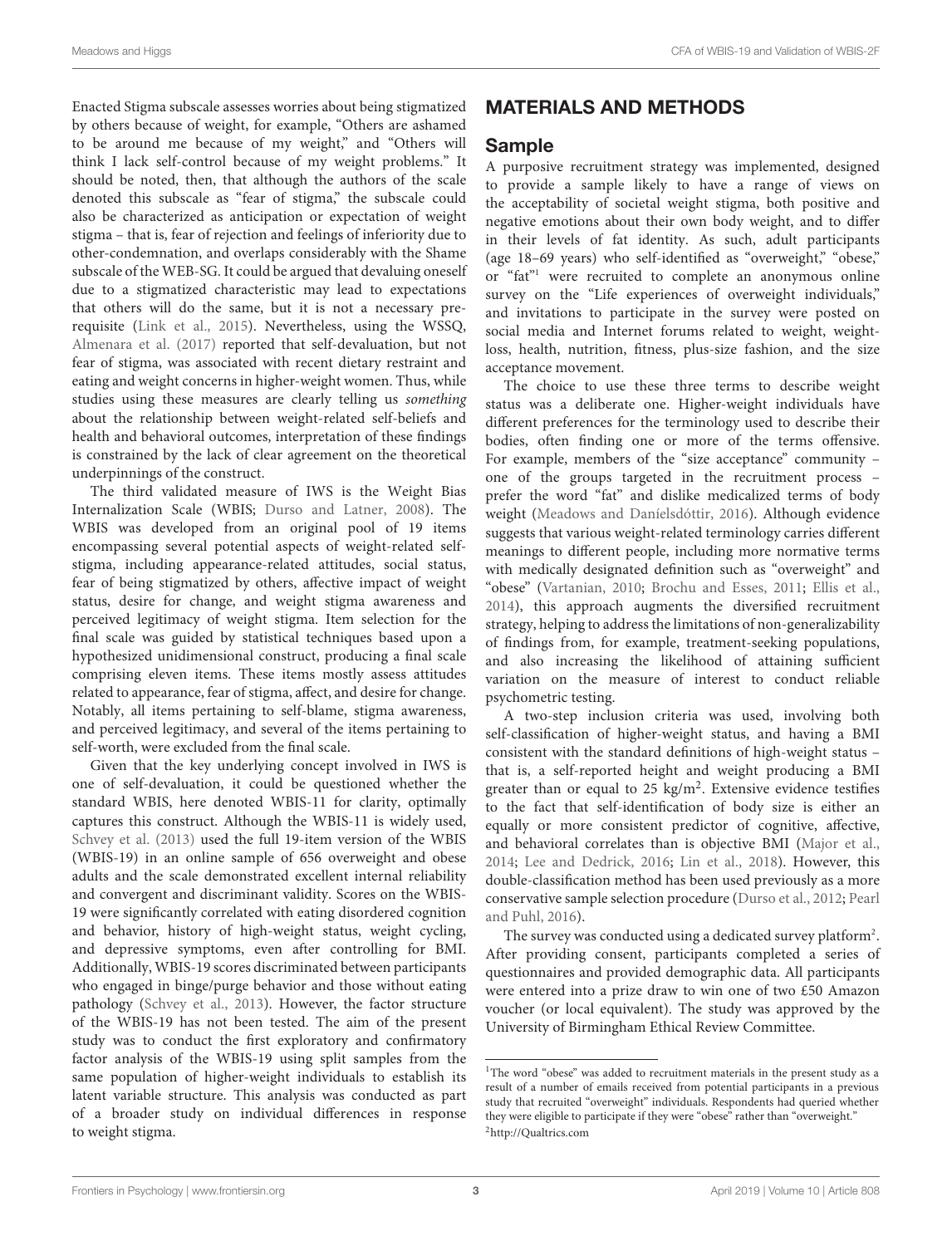#### Measures

Internalized weight stigma was measured with the WBIS-19 [\(Durso and Latner,](#page-9-8) [2008\)](#page-9-8) (see **[Table 1](#page-4-0)**). Items were scored on a seven-point Likert scale ranging from 1 (strongly disagree) to 7 (strongly agree), with higher scores indicating greater weightrelated self-stigma. Internal reliability of the WBIS-19 was 0.92. Participants were asked to provide age, gender, and ethnicity, and to report height and weight measurements, which were used to calculate BMI. The option to decline to answer any of these questions was provided.<sup>[3](#page-4-1)</sup>

# Handling of Missing Values

Fifty-one participants (5.5%) were missing height and/or weight information such that BMI could not be computed. Three participants (0.003%) had missing responses on one ( $n = 2$ ) or two  $(n = 1)$  items on the WBIS-19. Missing values analysis indicated no overall pattern of missingness, Little's MCAR test  $\chi^2(75) = 91.7$ ,  $p = 0.09$ , indicating that these data were missing completely at random. Independent samples t-tests confirmed no response differences between participants with or without BMI data available. As BMI was collected predominantly for descriptive purposes, and was not included in the hypothesized model, missing BMI values were not imputed. Given the very low prevalence of missing data on the WBIS-19, no imputation was used and factor analyses were conducted with listwise deletion. Missing values on demographic variables (race/ethnicity 8.1%, age, geographic location, education, and profession all <3.8%) were also not imputed.

# Data Analysis

The data were split randomly into two groups, each including approximately 50% of cases. Exploratory factor analysis was conducted on one half of the data  $(N = 481)$ , using principal axis factoring and direct oblimin rotation with Kaiser normalization. It was stipulated that item factor loadings >0.3 represented a substantive contribution of the item to a factor. Given the large sample size, factor extraction decisions were based on the scree plot, rather than eigenvalues [\(Field,](#page-9-34) [2013\)](#page-9-34). Internal reliability was calculated for each derived factor.

Confirmatory factor analysis was conducted with the other half of the data ( $N = 450$ ) using maximum likelihood estimation. Model fit was assessed using  $\chi^2$  values, comparative fit index (CFI), and standardized root-mean-squared residuals (SRMR). Cut-off values of 0.95 for the CFI and 0.08 for SRMR, respectively, are generally considered to indicate a relatively good fit of the hypothesized model to the observed data [\(Hu and Bentler,](#page-9-35) [1999\)](#page-9-35). However, CFI tends to decline with increasing number of indicators in the model [\(Kenny and McCoach,](#page-9-36) [2003\)](#page-9-36). In the present analysis, the maximum number of variables per factor

#### <span id="page-4-0"></span>TABLE 1 | Exploratory factor analysis of WBIS-19.

| Item                                                                                                                | F1   | F <sub>2</sub>    | F3   |
|---------------------------------------------------------------------------------------------------------------------|------|-------------------|------|
| 1. It is my fault that I am overweight                                                                              | 0.48 | 0.46              |      |
| 2*. As an overweight person, I feel that I am just as<br>competent as anyone <sup>a</sup>                           |      |                   | 0.74 |
| 3. I am less attractive than most other people<br>because of my weight <sup>a</sup>                                 | 0.69 |                   |      |
| 4. I feel anxious about being overweight because of<br>what people might think of me <sup>a</sup>                   | 0.72 |                   |      |
| 5. I wish I could drastically change my weight <sup>a</sup>                                                         | 0.84 |                   |      |
| 6. If only I had more willpower, I would not be the<br>weight that I am <sup>a</sup>                                | 0.59 | 0.48              |      |
| 7. Whenever I think a lot about being overweight, I<br>feel depressed <sup>a</sup>                                  | 0.79 |                   |      |
| 8*. I feel that being overweight does not interfere<br>with my ability to be a good and decent person               |      |                   | 0.55 |
| 9. I hate myself for being overweight <sup>a</sup>                                                                  | 0.76 |                   |      |
| 10. My weight is a major way that I judge my value<br>as a person <sup>a</sup>                                      | 0.61 |                   |      |
| 11. I do not feel that I deserve to have a really<br>fulfilling social life as long as I am overweight <sup>a</sup> |      |                   | 0.47 |
| 12 <sup>*</sup> . I am OK being the weight that I am <sup>a</sup>                                                   | 0.74 |                   |      |
| 13*. As an overweight person, I feel that I am just<br>as deserving of respect as anyone                            |      |                   | 0.78 |
| 14*. It really bothers me that people look down on<br>overweight people                                             |      | 0.74              |      |
| 15. Because I am overweight, I do not feel like my<br>true self                                                     | 0.76 |                   |      |
| 16*. I feel that being an overweight person does<br>not make me unworthy of a loving relationship                   |      |                   | 0.34 |
| 17. Because of my weight, I do not understand<br>how anyone attractive would want to date mea                       | 0.61 |                   |      |
| 18*. I believe that society's prejudice against<br>overweight people is unfair                                      |      | 0.70              |      |
| 19. If other people do not treat me with respect, I<br>should put up with it because of my weight                   |      |                   | 0.61 |
| Internal reliabilityb                                                                                               | 0.93 | 0.80 <sup>c</sup> | 0.77 |

 $N = 481$ . Standardized factor loadings displayed. WBIS = Weight Bias Internalization Scale. \*Items marked with an asterisk are reverse-scored. <sup>a</sup>ltems included in standard WBIS-11. <sup>b</sup>Internal reliability statistic is Cronbach's α except for two-item F2, which is Spearman-Brown coefficient. <sup>c</sup>Items 1 and 6 not included – assumed to load onto F1 only. Alpha with items 1 and 6 included = 0.76.

was 19, thus, following [Chen et al.](#page-9-41) [\(2012\)](#page-9-41), a less stringent cutoff of 0.90 was used for the CFI to indicate goodness of fit in models with higher number of factor loadings. Additionally, as the sample size approached 500, root-mean-square error of approximation (RMSEA) and its 90% confidence interval would be more reliable than in smaller samples [\(Hu and Bentler,](#page-9-35) [1999\)](#page-9-35), and was included as an additional measure of model fit. The RMSEA is an indicator of the proportion of variance not explained in the model. A value of RMSEA of 0.06 or lower is considered indicative of good model fit, below 0.08 a reasonable fit, and values above 0.10 indicate poor model fit [\(Browne and](#page-8-2) [Cudeck,](#page-8-2) [1992;](#page-8-2) [Hu and Bentler,](#page-9-35) [1999\)](#page-9-35). Model comparison (i.e., selection of superior models) was assessed using fit indices (CFI, RMSEA, SRMR) plus  $\chi^2$  difference tests. A reduction in  $\chi^2$ greater than the critical value for the change in degrees of freedom

<span id="page-4-1"></span><sup>3</sup>While not included in the present analyses, other measures included in the full study were: Rosenberg Self-Esteem Scale [\(Rosenberg,](#page-9-37) [1965\)](#page-9-37); Stigma Consciousness Questionnaire [\(Pinel,](#page-9-38) [1999\)](#page-9-38); Multicomponent Ingroup Identification Scale [\(Leach](#page-9-39) [et al.,](#page-9-39) [2008\)](#page-9-39); three items from the Anti-Fat Attitudes Questionnaire-Revised Willpower subscale [\(Quinn and Crocker,](#page-9-40) [1999\)](#page-9-40); Stigma Resistance Scale and Perceived Legitimacy of Anti-Fat Discrimination – created for study and available from authors. These measures correlated with WBIS-19 scores in the expected directions, and internal reliability and validity of all questionnaires was high.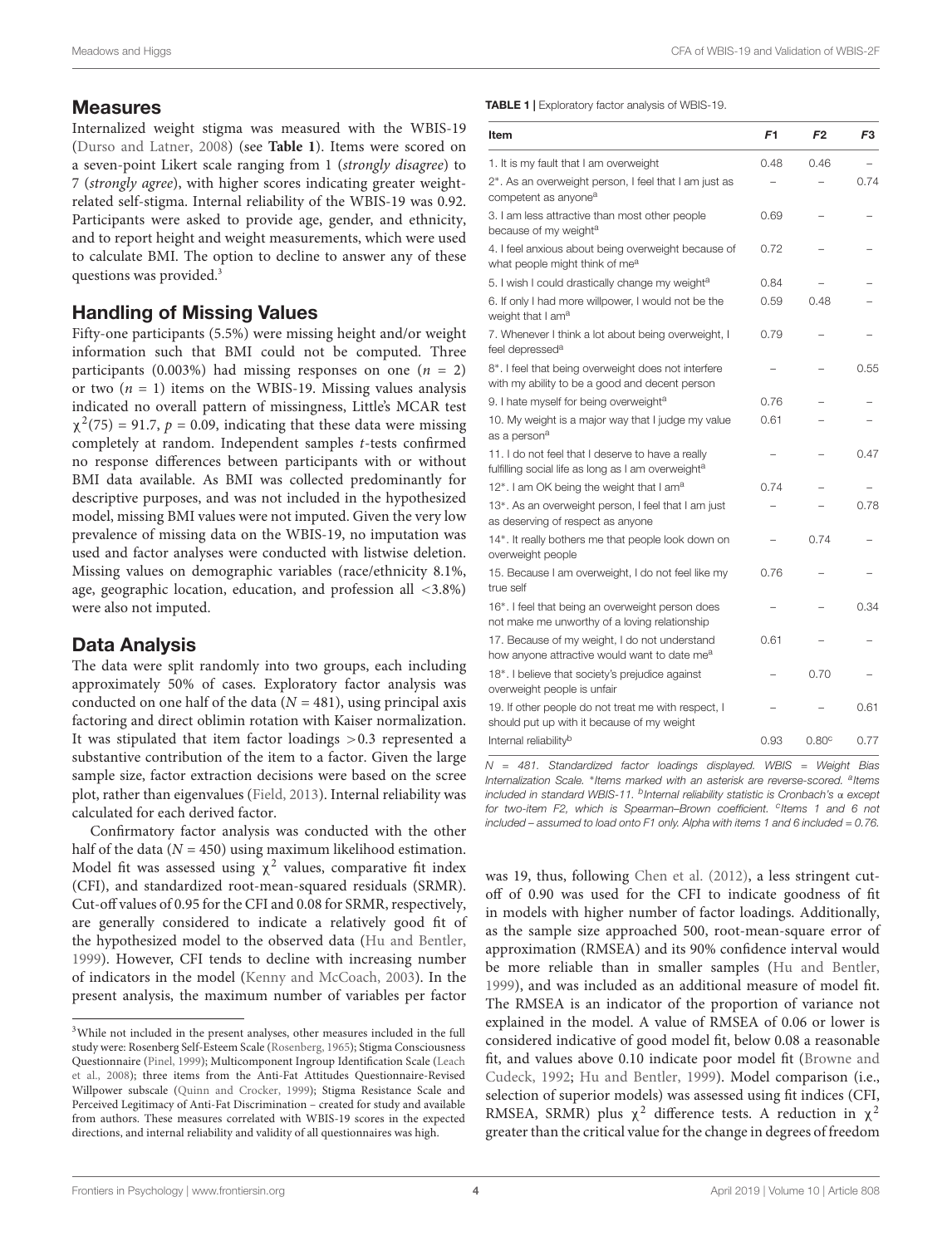indicates a significantly better model fit. Confirmatory factor analysis was conducted using Mplus version 8 [\(Muthén and](#page-9-42) [Muthén,](#page-9-42) [1998–2017\)](#page-9-42). All other analyses were conducted using IBM SPSS for Mac v25.

#### RESULTS

#### Sample Characteristics

A total of 1154 participants began the study and 963 (83.4%) completed it. Twenty-six participants (2.7%) had a BMI less than 25 kg/m<sup>2</sup> based on self-reported height and weight and these participants were excluded from subsequent analyses. Five participants were aged over 69 years (70–80 years) and one was aged 17. These participants fell outside the age range specified in the approved ethical application for this study and were also excluded. The final sample size was therefore 931.

The sample was predominantly female (85.5%; 9.7% male, 1.9% other, 2.9% missing) and White (83.7%; 1.9% Black, 1.5% Hispanic, 1.2% Asian, 2.1% multi-racial, 8.2% other, 8.1% missing). Age range was  $18-69$  years  $(M = 40.2,$  $SD = 11.4$ ; 3.8% missing), and BMI range was 25.0–95.0 kg/m<sup>2</sup>  $(M = 40.2, SD = 10.8)$ . Further breakdown of BMI distribution indicated 14.1% had BMI between 25.0-29.9 kg/m<sup>2</sup>, 21.4% between 30.0–34.9 kg/m<sup>2</sup>, 17.9% between 35.0–39.9 kg/m<sup>2</sup>, 27.8% between  $40.0-49.9$  kg/m<sup>2</sup>, and 13.3% had BMI greater than or equal to  $50.0 \text{ kg/m}^2$ . Just over one-third were living in the United Kingdom and just over a half in North America – no other region accounted for more than 5% of the sample. Participants were also highly educated, with three-quarters having a college degree or higher, and 61.3% listed their occupation as managerial, administrative, or professional; 9.5% were students, 5.2% unemployed, 20.9% other, 3.2% missing.

WBIS-19 scores were normally distributed (minimum = 1.1, maximum = 6.4,  $M = 3.6$ ,  $SD = 1.1$ ) with low skewness (-0.174,  $SE = 0.08$ ) and kurtosis ( $-0.554$ ,  $SE = 0.16$ ), indicating a good distribution of IWS scores. Small but significant correlations were observed between WBIS-19 and BMI ( $r = -0.13$ ,  $p < 0.00$ ).

#### Exploratory Factor Analysis

Exploratory factor analysis based on a random half (approximate) of the sample  $(N = 481)$  suggested a three-factor structure for the WBIS-19, explaining 54.8% of the total variance (see **[Table 1](#page-4-0)** for individual items and factor loadings; see **[Supplementary](#page-8-3) [Material](#page-8-3)** for scree plots). The first factor (F1) included 11 items and was almost identical to the standard WBIS-11. While these items appear conceptually diverse, this factor could be loosely conceived as "weight-related distress" – negative cognitive and affective states resulting from weight status, for whatever reason, whether related to how you look, how others treat you, if you blame yourself for getting that way, and so on. Corrected item-total correlations for the 11-item factor ranged from 0.55 to 0.81. The second factor  $(F2)$  initially comprised four items, two pertaining to the perceived legitimacy of antifat attitudes – "It really bothers me that people look down on overweight people" and "I believe that society's prejudice against overweight people is unfair" (items 14 and 18 in the original WBIS-19), and two pertaining to self-blame – "It's my fault that I'm overweight" and "If only I had more willpower, I wouldn't be the weight I am" – that had similar factor loadings across both F1 and F2 (items 1 and 6 on the original WBIS-19. The third factor (F3) comprised six items, all of which pertained to weight-related self-worth, and this factor was labeled "weight-related self-devaluation." Corrected itemtotal correlations for this six-item factor ranged from 0.36 to 0.66. F1 and F3 correlated 0.530, but F2 did not correlate strongly with either of the other factors ( $rs = 0.146$  and 0.225, respectively). Additionally, F2 contributed the least proportion of total variance explained (rotated sum of squared loadings  $F1 = 6.94, F2 = 2.10, F3 = 4.91$ .

Of the four items loading onto F2, the two items pertaining to perceived legitimacy did not correlate strongly with any of the other items on the scale (15 and 14 correlation coefficients, respectively, below 0.3). In contrast, the items pertaining to self-blame correlated greater than 0.3 with 11 of the remaining 17 items. Given the imbalance of the number of items across the three factors, the low correlation of F2 with the other two factors, the very low correlations between items 14 and 18 and the remaining 17 items, and the relatively small contribution to the total variance explained, it was decided to delete the two items pertaining to perceived legitimacy but to retain items 1 and 6 at this stage. Thus, the analysis was re-run with the remaining 17 items.<sup>[4](#page-5-0)</sup>

EFA of the WBIS-17 again produced three factors, explaining 56.0% of the total variance, with the items pertaining to selfblame no longer cross-loading, but now loading uniquely onto their own factor. However, as these items have previously loaded onto F1, the EFA was re-run pre-specifying a twofactor extraction. This analysis produced a clear pattern of factor loadings, with 11 items loading onto a weight-related distress factor (including the items pertaining to self-blame), and six onto a weight-related self-devaluation factor. Internal reliability of the weight-related distress factor was 0.926. Internal reliability of the weight-related self-devaluation factor was 0.768. Item 16 – "I feel that being an overweight person does not make me unworthy of a loving relationship" (reverse-scored) had a lower item-total correlation than the other items on the factor (0.360), and its deletion would have increased the internal reliability to 0.794. However, given the relatively small size of this improvement, that deletion would also have a large impact on scale variance – reducing it from 39.4 to 27.6, and the smaller number of items on this factor, a decision was made to retain this item at this stage.

# Confirmatory Factor Analysis

Confirmatory factor analysis using the remainder of the sample  $(N = 450)$  tested the 17-item two-factor model identified by

<span id="page-5-0"></span><sup>&</sup>lt;sup>4</sup>To determine whether the two items on F2 could be incorporated into a twofactor structure, EFA was repeated on the WBIS-19 but with a pre-specified twofactor extraction. This resulted in a confused pattern matrix with the two items loading onto one factor, 12 items onto the other factor, four items cross-loading across both factors, and one item not loading onto either factor above a loading value of 0.3.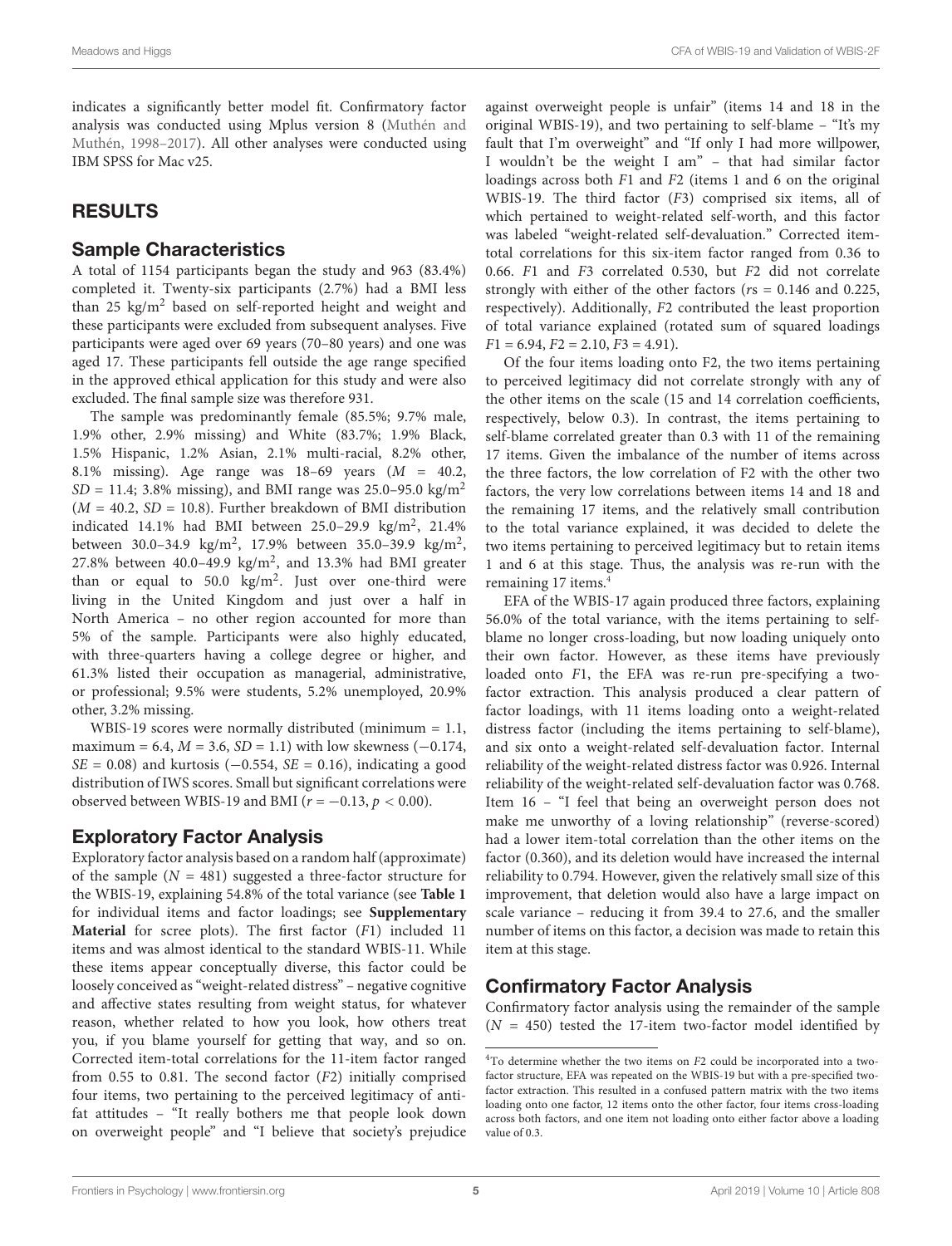exploratory analysis. The factors were allowed to covary. The two-factor structure of the WBIS-17 was a poor fit to the data ([Table 2](#page-6-0)).<sup>[5](#page-6-1)</sup> As the factors remained unbalanced in terms of item number, with F1 comprising 11 items and F2 only 6, an alternative 15-item structure was tested, which involved removal from F1 of the two items pertaining to self-blame that had loaded onto their own factor when the number of factors to be extracted was not pre-specified. The resulting two-factor WBIS-15 was an acceptable fit for the data and superior to the WBIS-17 model on all fit indices. Investigation of modification indices (MIs) indicated nine pairs of items with values above 10. The highest of these was for item 12 – "I am OK being the weight I am" (reverse-scored) and item 5 – "I wish I could drastically change my weight," MI = 77.8. Item 5 had slightly higher estimated factor loading and estimate/standard error, and was slightly more strongly correlated with other items on the scale; thus, item 12 was deleted and the CFA re-run.

The resulting WBIS-14 was a good fit to the data. Five pairs of items had MIs above 10, the largest of which was for item 3 – "I am less attractive than most other people because of my weight" and item 17 – "Because of my weight, I don't understand how anyone attractive would want to date me," MI = 38.4. Item 17 had slightly higher factor loading and estimate/standard error value. Additionally, while item 3 could be described as reflecting body image, item 17 additionally includes a component of self-worth. Thus, item 3 was removed and the CFA repeated.

<span id="page-6-1"></span><sup>&</sup>lt;sup>5</sup>A unidimensional 17-item model was also a poor fit to the data:  $\chi^2(119) = 936$ , RMSEA = 0.124 (90% CI = 0.116, 0.131], CFI = 0.797, SRMR = 0.079.

<span id="page-6-0"></span>

| TABLE 2   Confirmatory factor analysis of two-factor WBIS-17. |  |  |
|---------------------------------------------------------------|--|--|
|                                                               |  |  |

| Model                                                       | $x^2$             | Df  | <b>RMSEA</b><br>$[90\%$ CI] | <b>CFI</b> | <b>SRMR</b> |
|-------------------------------------------------------------|-------------------|-----|-----------------------------|------------|-------------|
| Two-factor WBIS-17                                          | 694               | 118 | 0.104<br>[0.097, 0.112]     | 0.857      | 0.061       |
| Two-factor WBIS-15                                          | 365               | 89  | 0.083<br>[0.074, 0.092]     | 0.920      | 0.049       |
| Two-factor WBIS-14                                          | 259               | 76  | 0.073<br>[0.063, 0.083]     | O 941      | 0.047       |
| Two-factor WBIS-13<br>(WBIS-2F)<br><b>WBIS-2F Subscales</b> | 180               | 64  | 0.064<br>[0.053, 0.075]     | 0.957      | 0.045       |
| Weight-related<br>distress                                  | 42.1 <sup>a</sup> | 14  | 0.067<br>[0.044,0.090]      | 0.984      | 0.022       |
| Weight-related<br>self-devaluation                          | 162 <sup>b</sup>  | 9   | 0.042<br>[0.000, 0.075]     | 0.988      | 0.022       |
| WBIS-11 (standard<br>scale)                                 | 285               | 44  | 0.110<br>[0.098, 0.123]     | 0.917      | 0.046       |

 $N = 450$ . Compared with the original 19 items, WBIS-17 excludes items 14 and 18; WBIS-15 further excludes items 1 and 6; WBIS-14 further excludes item 12; WBIS-13 further excludes item 3. CFI = comparative fit index; CI = confidence interval; df = degrees of freedom; RMSEA = root-mean-square error of approximation; SRMR = standardized root-mean-squared residual; WBIS = Weight Bias Internalization Scale. All  $\chi^2$  p < 0.0000 unless otherwise stated.  ${}^a$ p = 0.0001.  $b_{D} = 0.06$ .

The resulting two-factor WBIS-13 (WBIS-2F) was a very good fit to the data. Three MIs had a value above 10, but none involved overlap on face validity, and no further changes were made. The final 13-item scale therefore included a seven-item weight-related distress factor and a six-item weight-related selfdevaluation factor (**[Figure 1](#page-7-0)**).[6](#page-6-2) Additionally, the two subscales individually were a good (weight-related distress) to excellent (weight-related self-devaluation) fit for the data.[7](#page-6-3) By comparison, the standard unidimensional WBIS-11 was an acceptable (CFI, SRMR) to poor (RMSEA) fit for the data.

Using the full sample, scores on the two factors indicated higher levels of weight-related distress ( $M = 4.6$ ,  $SD = 1.5$ ) than weight-related self-devaluation ( $M = 2.1$ ,  $SD = 1.0$ ). Weightrelated distress and self-devaluation were moderately correlated  $(r = 0.58, p < 0.00)$ . Cronbach's  $\alpha$  for the two subscales was 0.910 and 0.763, respectively.

#### **DISCUSSION**

The present study utilized a large, diverse sample of nontreatment-seeking higher-weight individuals to conduct the first examination of the latent variable structure of the original pool of 19 items that produced the standard WBIS-11 [\(Durso](#page-9-8) [and Latner,](#page-9-8) [2008\)](#page-9-8). As noted above, the WBIS-11 was derived based upon the assumption that the construct of IWS was unidimensional. However, the items in the resulting 11-item scale appear to represent a combination of underlying concepts, including fear of how one might be judged by others, desire for change, and psychological distress, all of which may be a natural response to societal weight stigma, even in the absence of self-devaluation. Removing the assumption of unidimensionality resulted in a three-factor scale, the dimensions representing weight-related self-devaluation, weight-related distress, and perceived legitimacy of weight stigma. Interestingly, item 1 on the standard WBIS-11 (Q2 on the WBIS-19: "As an overweight person, I feel that I am just as competent as anyone"), which has often been found to have low item-total correlation with the remaining 10 items and is frequently dropped from the scale [\(Durso et al.,](#page-9-43) [2016;](#page-9-43) [Lee and Dedrick,](#page-9-31) [2016\)](#page-9-31), here loaded onto the self-devaluation factor rather than the weight-related distress factor that closely resembles the standard WBIS-11.

Only two of the original 19 items described beliefs about perceived legitimacy of weight stigma and loaded onto an independent factor that did not correlate strongly with the others, despite the face validity of the construct for a measure of weight-related self-stigma. It is possible that individuals may have strong views about social-justice issues, independent of their thoughts and feelings about their own bodies. Similarly, two items pertaining to self-blame loaded onto a separate factor when the

<span id="page-6-2"></span><sup>&</sup>lt;sup>6</sup>A unidimensional 13-item scale was not a good fit for the data:  $\chi^2(65) = 400$ , RMSEA = 0.107 (0.097, 0.117), CFI = 0.867, SRMR = 0.074.

<span id="page-6-3"></span><sup>7</sup>Deleting item 16 from the weight-related self-devaluation factor, despite its lower factor loading (standardized loading 0.393) and relatively low proportion of variance explained ( $R^2 = 0.154$ ), did not improve the model and produced deterioration in several fit indices; thus, this item was retained.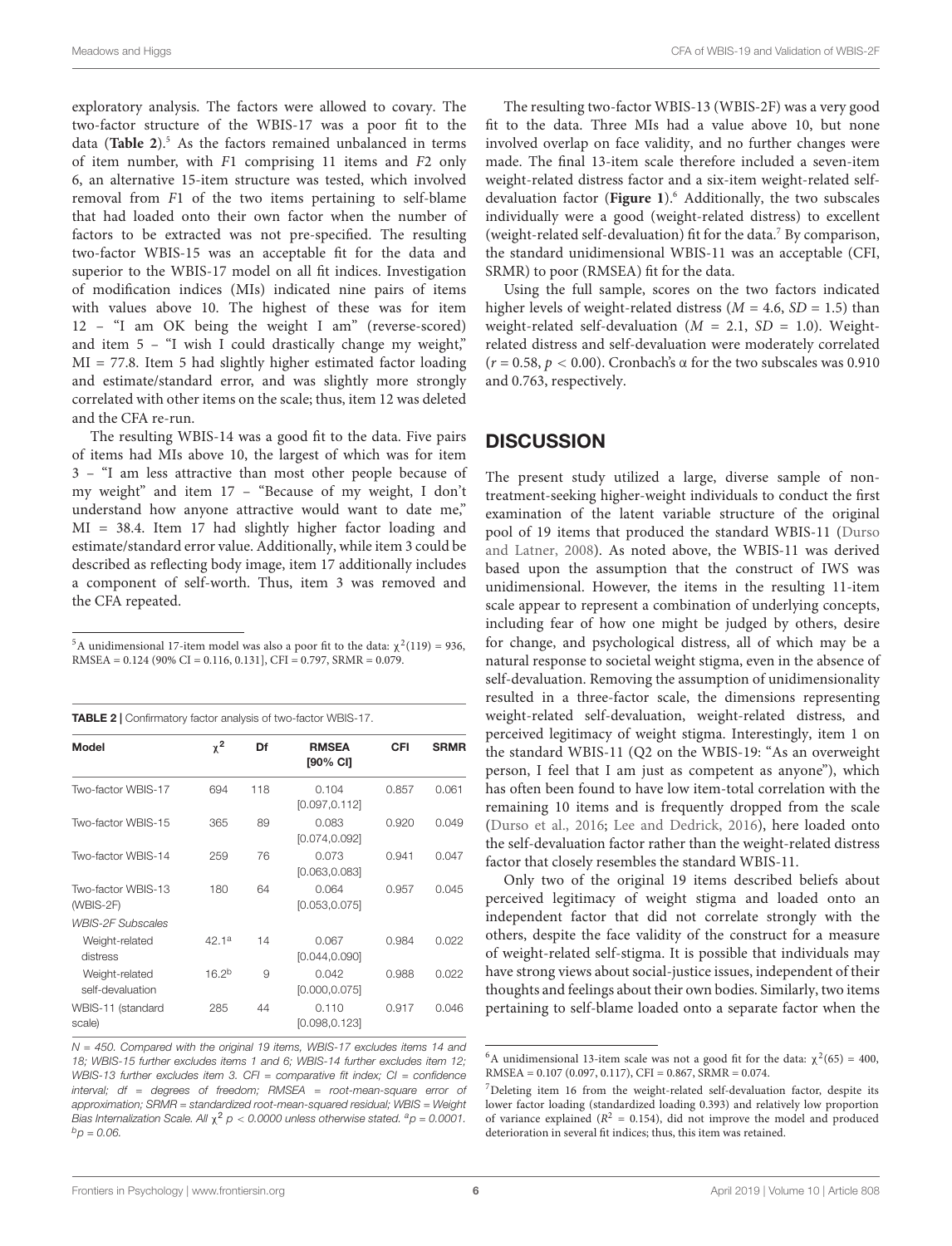<span id="page-7-0"></span>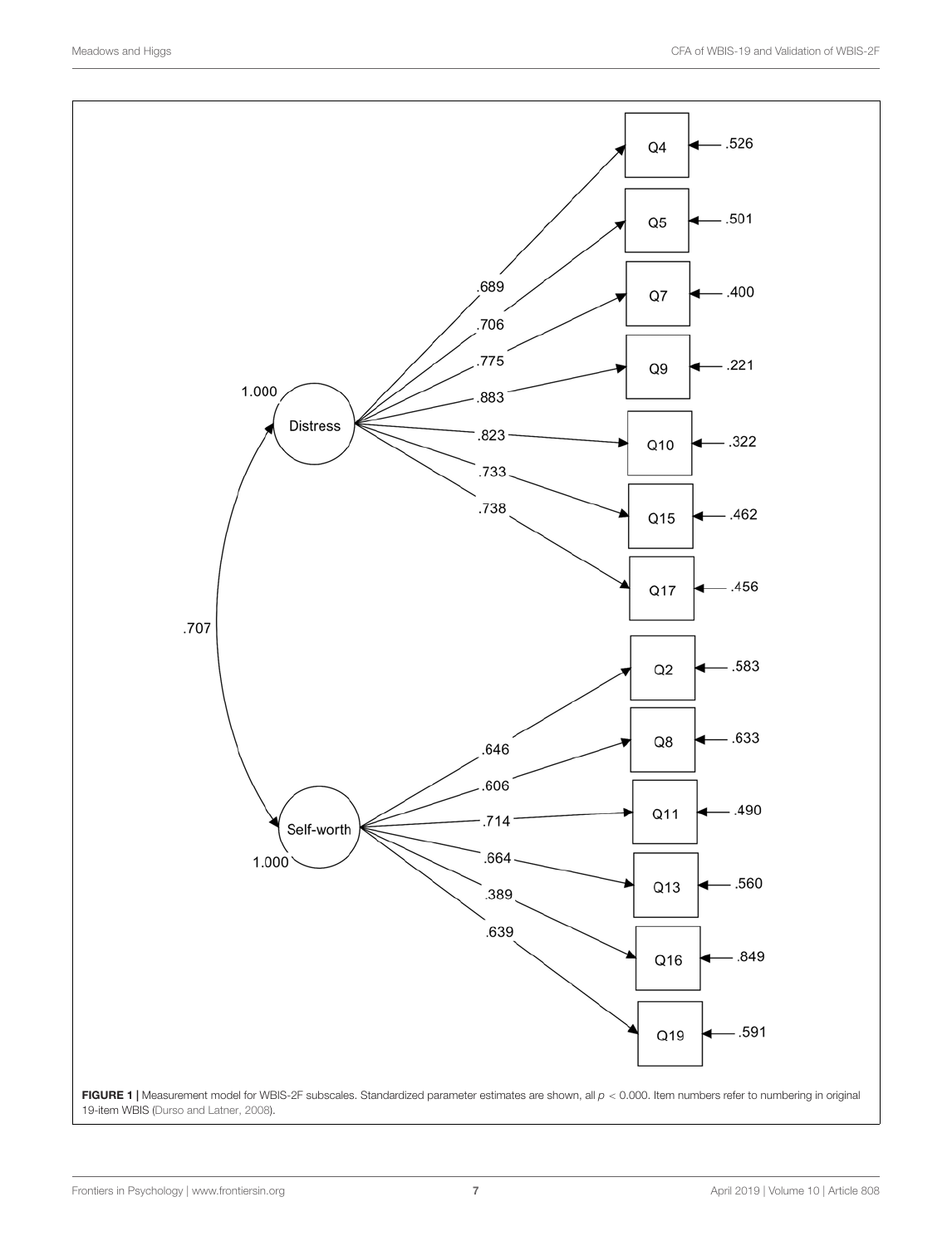number of factors extracted was not constrained. Forcing a twofactor extraction to avoid another two-item factor, these items loaded acceptably onto the weight-related distress factor, but confirmatory factor analysis indicated that the model was a better fit to the data without them. Thus, both perceived legitimacy of weight stigma and perceived controllability of weight, while related to IWS, can be excluded from a parsimonious scale that comprises weight-related distress and weight-related self-worth.

Confirmatory factory analysis indicated that a two-factor 13 item WBIS (WBIS-2F) was a good fit to the data. Exploring participants' scale scores, the fact that scores on the weightrelated distress subscale were notably higher than those on the self-devaluation subscale provides support for the contention that these items are measuring something different to self-devaluation. It could be that the weight-related selfdevaluation subscale provides a true measure of perceived internal worthiness, or lack thereof, whereas the weight-related distress subscale represents feelings and thoughts associated with fears of not fitting into society. Thus, this multi-dimensional scale structure provides a more nuanced representation of internalized weight-related cognitions and affect than does the standard WBIS-11.

The Weight-Related Self-Devaluation factor provided the best statistical fit to the data when tested individually, suggesting that these six items could be used as a standalone scale when the research question focuses specifically on weight-related self-worth. Although the Weight-Related Distress factor was a good fit for the data when tested independently, its similarity to the standard WBIS-11 may negate any benefit of using it in this way, and it may be preferable to continue use of the standard WBIS-11 when a broader conceptualization of weight-related self-stigma is of interest, in order to retain comparability with the extant literature. Additionally, a small number of items on the weight-related distress subscale do refer to self-worth. Future work on IWS may benefit from revisiting this construct, using a larger number of pool items, possibly generated with input from the target population, a large, diverse sample, and a thorough psychometric validation of the resulting scale(s).

This study has a number of strengths. First, the large sample size permitted cross validation of the factor structure in two groups of non-treatment-seeking higher-weight individuals. Second, the participants represented a good range of body sizes across the higher-weight spectrum and diverse weight-related attitudes. However, there are also a number of limitations. The sample lacked gender, ethnic, and geographic diversity, which precluded testing of measurement invariance and latent mean differences on factor scores across groups. Subjects may have been prone to social desirability responding, particularly with regard to the perceived legitimacy questions. As no measure of social desirability responding was used, it was not possible to

# **REFERENCES**

<span id="page-8-0"></span>Almenara, C. A., Aimé, A., Maïano, C., Ejova, A., Guèvremont, G., Bournival, C., et al. (2017). Weight stigmatization and disordered eating in obese women: the mediating effects of self-esteem and fear of negative appearance evaluation. Rev. Eur. Psychol. Appl. 67, 155–162. [doi: 10.1016/j.erap.2017.02.004](https://doi.org/10.1016/j.erap.2017.02.004)

test this. Additionally, if the WBIS-2F and its subscales are to be used in future research, further assessment of the psychometric properties of the scale(s) will be needed.

# **CONCLUSION**

Internalized weight stigma may usefully be conceptualized as a multi-dimensional construct, encompassing both weight-related self-devaluation and more generalized cognitions and emotions related to living in a high-weight body in an anti-fat environment. The two-factor WBIS-2F could be used to explore the relationship between specific aspects of weight-related self-stigma and other upstream and downstream variables. Additionally, the six-item Self-Devaluation subscale aligns most closely with the original conceptualization of IWS, as a measure of reduced weight-related self-worth. This scale is suitable for standalone use when selfdevaluation is the construct of interest.

# ETHICS STATEMENT

This study was carried out with written informed consent from all subjects in accordance with the Declaration of Helsinki. The protocol was approved by the University of Birmingham Ethical Review Committee.

# AUTHOR CONTRIBUTIONS

AM conceived the study and was responsible for data acquisition and analysis. AM and SH contributed to the design of the study and interpretation of the data. AM drafted the initial version of the manuscript. Both authors were involved in critical revision of the manuscript, approved the final manuscript, and agreed to be accountable for all aspects of the work.

# FUNDING

This research was carried out while the first author was at the University of Birmingham. The paper was prepared while she was at the University of Exeter, supported by an Economic and Social Research Council (ESRC) fellowship. The support of the ESRC is gratefully acknowledged.

# <span id="page-8-3"></span>SUPPLEMENTARY MATERIAL

The Supplementary Material for this article can be found online at: [https://www.frontiersin.org/articles/10.3389/fpsyg.](https://www.frontiersin.org/articles/10.3389/fpsyg.2019.00808/full#supplementary-material) [2019.00808/full#supplementary-material](https://www.frontiersin.org/articles/10.3389/fpsyg.2019.00808/full#supplementary-material)

<span id="page-8-1"></span>Brochu, P. M., and Esses, V. M. (2011). What's in a Name? The effects of the labels "fat" versus "overweight" on weight bias. J. Appl. Soc. Psychol. 41, 1981–2008. [doi: 10.1111/j.1559-1816.2011.00786.x](https://doi.org/10.1111/j.1559-1816.2011.00786.x)

<span id="page-8-2"></span>Browne, M. W., and Cudeck, R. (1992). Alternative ways of assessing model fit. Sociol. Methods Res. 21, 230–258. [doi: 10.1177/004912419202100](https://doi.org/10.1177/0049124192021002005) [2005](https://doi.org/10.1177/0049124192021002005)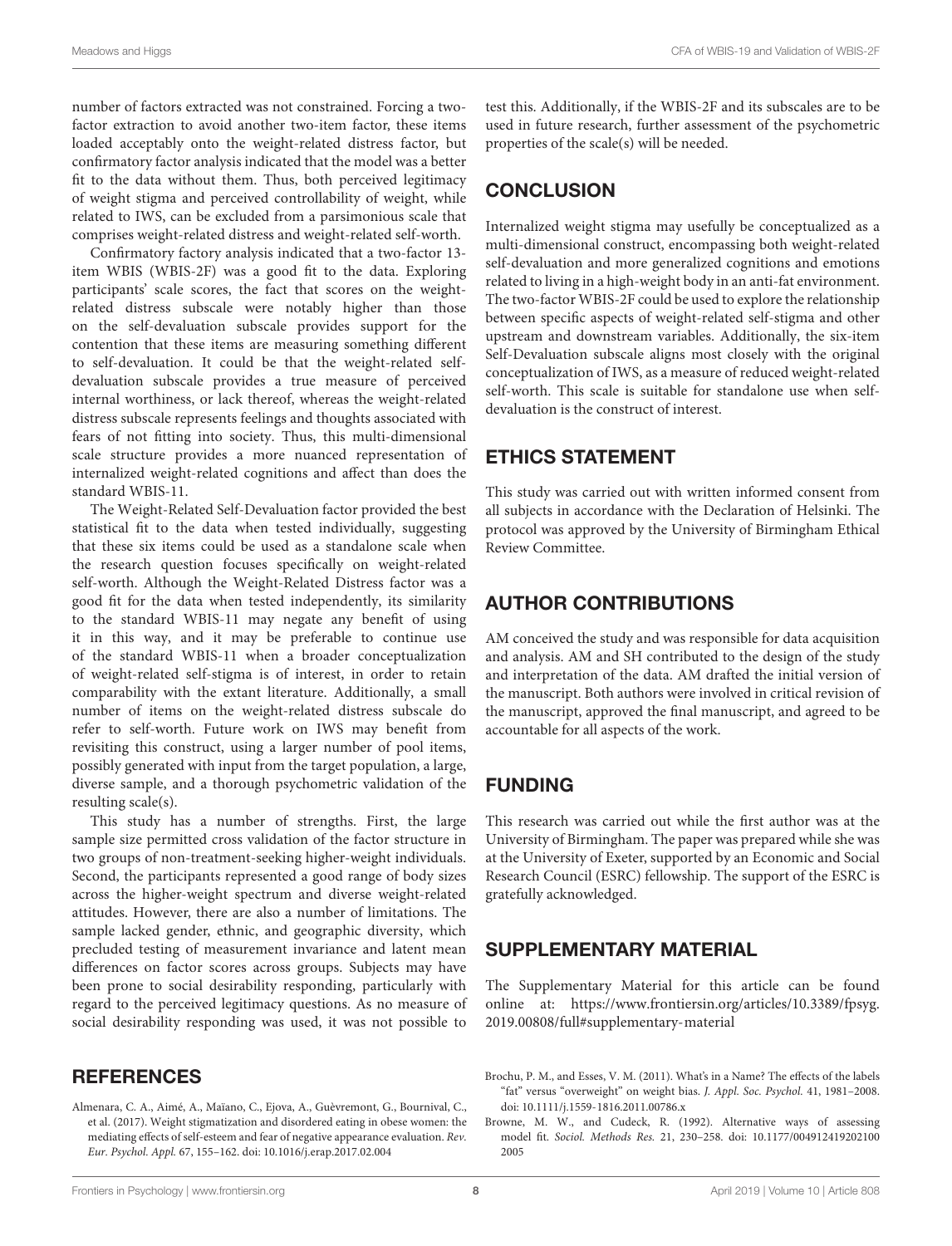- <span id="page-9-10"></span>Carels, R. A., Burmeister, J., Oehlhof, M. W., Hinman, N., Leroy, M., Bannon, E., et al. (2013). Internalized weight bias: ratings of the self, normal weight, and obese individuals and psychological maladjustment. J. Behav. Med. 36, 86–94. [doi: 10.1007/s10865-012-9402-8](https://doi.org/10.1007/s10865-012-9402-8)
- <span id="page-9-16"></span>Carels, R. A., Hinman, N., Koball, A., Oehlhof, M. W., Gumble, A., and Young, K. M. (2011). The self-protective nature of implicit identity and its relationship to weight bias and short-term weight loss. Obes. Facts 4, 278–283. [doi: 10.1159/](https://doi.org/10.1159/000330809) [000330809](https://doi.org/10.1159/000330809)
- <span id="page-9-9"></span>Carels, R. A., and Musher-Eizenman, D. R. (2010). Individual differences and weight bias: Do people with an anti-fat bias have a pro-thin bias? Body Image 7, 143–148. [doi: 10.1016/j.bodyim.2009.11.005](https://doi.org/10.1016/j.bodyim.2009.11.005)
- <span id="page-9-41"></span>Chen, F. F., Hayes, A., Carver, C. S., Laurenceau, J.-P., and Zhang, Z. (2012). Modeling general and specific variance in multifaceted constructs: a comparison of the bifactor model to other approaches. J. Pers. 80, 219–251. [doi: 10.1111/j.1467-6494.2011.00739.x](https://doi.org/10.1111/j.1467-6494.2011.00739.x)
- <span id="page-9-20"></span>Conradt, M., Dierk, J.-M., Schlumberger, P., Rauh, E., Hebebrand, J., and Rief, W. (2007). Development of the weight- and body-related shame and guilt scale (WEB–SG) in a nonclinical sample of obese individuals. J. Pers. Assess. 88, 317–327. [doi: 10.1080/00223890701331856](https://doi.org/10.1080/00223890701331856)
- <span id="page-9-13"></span>Crandall, C., and Biernat, M. (1990). The ideology of anti-fat attitudes. J. Appl. Soc. Psychol. 20, 227–243. [doi: 10.1111/j.1559-1816.1990.tb00408.x](https://doi.org/10.1111/j.1559-1816.1990.tb00408.x)
- <span id="page-9-14"></span>Crandall, C. S. (1994). Prejudice against fat people: ideology and self-interest. J. Pers. Soc. Psychol. 66, 882–894. [doi: 10.1037//0022-3514.66.5.882](https://doi.org/10.1037//0022-3514.66.5.882)
- <span id="page-9-11"></span>Crandall, C. S., Tsang, J. A., Harvey, R. D., and Britt, T. W. (2000). Group identitybased self-protective strategies: the stigma of race, gender, and garlic. Eur. J. Soc. Psychol. 30, 355–381. [doi: 10.1002/\(SICI\)1099-0992\(200005/06\)30:3<355::](https://doi.org/10.1002/(SICI)1099-0992(200005/06)30:3<355::AID-EJSP995>3.0.CO;2-M) [AID-EJSP995>3.0.CO;2-M](https://doi.org/10.1002/(SICI)1099-0992(200005/06)30:3<355::AID-EJSP995>3.0.CO;2-M)
- <span id="page-9-12"></span>Dasgupta, N. (2004). Implicit ingroup favoritism, outgroup favoritism, and their behavioral manifestations. Soc. Justice Res. 17, 143–169. [doi: 10.1023/B:SORE.](https://doi.org/10.1023/B:SORE.0000027407.70241.15) [0000027407.70241.15](https://doi.org/10.1023/B:SORE.0000027407.70241.15)
- <span id="page-9-8"></span>Durso, L. E., and Latner, J. D. (2008). Understanding self-directed stigma: development of the Weight Bias Internalization Scale. Obesity 16(Suppl. 2), S80–S86. [doi: 10.1038/oby.2008.448](https://doi.org/10.1038/oby.2008.448)
- <span id="page-9-43"></span>Durso, L. E., Latner, J. D., and Ciao, A. C. (2016). Weight bias internalization in treatment-seeking overweight adults: psychometric validation and associations with self-esteem, body image, and mood symptoms. Eat. Behav. 21, 104–108. [doi: 10.1016/j.eatbeh.2016.01.011](https://doi.org/10.1016/j.eatbeh.2016.01.011)
- <span id="page-9-3"></span>Durso, L. E., Latner, J. D., and Hayashi, K. (2012). Perceived discrimination is associated with binge eating in a community sample of non-overweight, overweight, and obese adults. Obes. Facts 5, 869–880. [doi: 10.1159/00034](https://doi.org/10.1159/000345931) [5931](https://doi.org/10.1159/000345931)
- <span id="page-9-29"></span>Ellis, S., Rosenblum, K., Miller, A., Peterson, K. E., and Lumeng, J. C. (2014). Meaning of the Terms "Overweight" and "Obese" Among Low-Income Women - ScienceDirect. J. Nutr. Educ. Behav. 46, 299–303. [doi: 10.1016/j.jneb.2013.](https://doi.org/10.1016/j.jneb.2013.08.006) [08.006](https://doi.org/10.1016/j.jneb.2013.08.006)
- <span id="page-9-34"></span>Field, A. (2013). Discovering Statistics Using IBM SPSS Statistics, 4th Edn. London: Sage Publications.
- <span id="page-9-22"></span>Gausel, N., and Leach, C. W. (2011). Concern for self-image and social image in the management of moral failure: rethinking shame. Eur. J. Soc. Psychol. 41, 468–478. [doi: 10.1002/ejsp.803](https://doi.org/10.1002/ejsp.803)
- <span id="page-9-23"></span>Gausel, N., Vignoles, V. L., and Leach, C. W. (2016). Resolving the paradox of shame: differentiating among specific appraisal-feeling combinations explains pro-social and self-defensive motivation. Motiv. Emot. 40, 118–139. [doi: 10.](https://doi.org/10.1007/s11031-015-9513-y) [1007/s11031-015-9513-y](https://doi.org/10.1007/s11031-015-9513-y)
- <span id="page-9-35"></span>Hu, L., and Bentler, P. M. (1999). Cutoff criteria for fit indexes in covariance structure analysis: conventional criteria versus new alternatives. Struct. Equ. Model. 6, 1–55. [doi: 10.1080/10705519909540118](https://doi.org/10.1080/10705519909540118)
- <span id="page-9-1"></span>Hunger, J. M., Major, B., Blodorn, A., and Miller, C. T. (2015). Weighed down by stigma: how weight-based social identity threat contributes to weight gain and poor health. Soc. Pers. Psychol. Compass 9, 255–268. [doi: 10.1111/spc3.](https://doi.org/10.1111/spc3.12172) [12172](https://doi.org/10.1111/spc3.12172)
- <span id="page-9-36"></span>Kenny, D. A., and McCoach, D. B. (2003). Effect of the number of variables on measures of fit in structural equation modeling. Struct. Equ. Model. 10, 333–351. [doi: 10.1207/S15328007SEM1003\\_1](https://doi.org/10.1207/S15328007SEM1003_1)
- <span id="page-9-19"></span>Kyrölä, K., and Harjunen, H. (2017). Phantom/liminal fat and feminist theories of the body. Fem. Theory 18, 99–117. [doi: 10.1177/1464700117700035](https://doi.org/10.1177/1464700117700035)
- <span id="page-9-7"></span>Latner, J. D., Barile, J. P., Durso, L. E., and O'Brien, K. S. (2014). Weight and health-related quality of life: the moderating role of weight discrimination and

internalized weight bias. Eat. Behav. 15, 586–590. [doi: 10.1016/j.eatbeh.2014.](https://doi.org/10.1016/j.eatbeh.2014.08.014) [08.014](https://doi.org/10.1016/j.eatbeh.2014.08.014)

- <span id="page-9-39"></span>Leach, C. W., van Zomeren, M., Zebel, S., Vliek, M. L. W., Pennekamp, S. F., Doosje, B., et al. (2008). Group-level self-definition and self-investment: a hierarchical (multicomponent) model of in-group identification. J. Pers. Soc. Psychol. 95, 144–165. [doi: 10.1037/0022-3514.95.1.144](https://doi.org/10.1037/0022-3514.95.1.144)
- <span id="page-9-31"></span>Lee, M. S., and Dedrick, R. F. (2016). Weight bias internalization scale: psychometric properties using alternative weight status classification approaches. Body Image 17, 25–29. [doi: 10.1016/j.bodyim.2016.01.008](https://doi.org/10.1016/j.bodyim.2016.01.008)
- <span id="page-9-21"></span>Lewis, H. B. (1971). Shame and guilt in neurosis. Psychoanal. Rev. 58, 419–438.
- <span id="page-9-6"></span>Lillis, J., Levin, M. E., and Hayes, S. C. (2011). Exploring the relationship between body mass index and health-related quality of life: a pilot study of the impact of weight self-stigma and experiential avoidance. J. Health Psychol. 16, 722–727. [doi: 10.1177/1359105310388321](https://doi.org/10.1177/1359105310388321)
- <span id="page-9-25"></span>Lillis, J., Luoma, J. B., Levin, M. E., and Hayes, S. C. (2010). Measuring weight selfstigma: the weight self-stigma questionnaire. Obesity 18, 971–976. [doi: 10.1038/](https://doi.org/10.1038/oby.2009.353) [oby.2009.353](https://doi.org/10.1038/oby.2009.353)
- <span id="page-9-32"></span>Lin, Y.-C., Latner, J. D., Fung, X. C. C., and Lin, C.-Y. (2018). Poor health and experiences of being bullied in adolescents: self-perceived overweight and frustration with appearance matter. Obesity 26, 397–404. [doi: 10.1002/oby.](https://doi.org/10.1002/oby.22041) [22041](https://doi.org/10.1002/oby.22041)
- <span id="page-9-26"></span>Link, B. G., Wells, J., Phelan, J. C., and Yang, L. (2015). Understanding the importance of "symbolic interaction stigma": how expectations about the reactions of others adds to the burden of mental illness stigma. Psychiatr. Rehabil. J. 38, 117–124. [doi: 10.1037/prj0000142](https://doi.org/10.1037/prj0000142)
- <span id="page-9-30"></span>Major, B., Hunger, J. M., Bunyan, D. P., and Miller, C. T. (2014). The ironic effects of weight stigma. J. Exp. Soc. Psychol. 51, 74–80. [doi: 10.1016/j.jesp.2013.11.009](https://doi.org/10.1016/j.jesp.2013.11.009)
- <span id="page-9-28"></span>Meadows, A., and Daníelsdóttir, S. (2016). What's in a word? On weight stigma and terminology. Front. Psychol. 7:1527. [doi: 10.3389/fpsyg.2016.01527](https://doi.org/10.3389/fpsyg.2016.01527)
- <span id="page-9-18"></span>Murray, S. (2005). (Un/Be)Coming out? Rethinking fat politics. Soc. Semiot. 15, 153–163. [doi: 10.1080/10350330500154667](https://doi.org/10.1080/10350330500154667)
- <span id="page-9-42"></span>Muthén, L. K., and Muthén, B. O. (1998–2017). Mplus User's Guide. Los Angeles, CA: Muthén & Muthén.
- <span id="page-9-4"></span>O'Brien, K. S., Puhl, R. M., Vartanian, L. R., Giles, C., Griva, K., and Carter, A. (2016). The relationship between weight stigma and eating behavior is explained by weight bias internalization and psychological distress. Appetite 102, 70–76. [doi: 10.1016/j.appet.2016.02.032](https://doi.org/10.1016/j.appet.2016.02.032)
- <span id="page-9-33"></span>Pearl, R. L., and Puhl, R. M. (2016). The distinct effects of internalizing weight bias: an experimental study. Body Image 17, 38–42. [doi: 10.1016/j.bodyim.2016.](https://doi.org/10.1016/j.bodyim.2016.02.002) [02.002](https://doi.org/10.1016/j.bodyim.2016.02.002)
- <span id="page-9-2"></span>Pearl, R. L., and Puhl, R. M. (2018). Weight bias internalization and health: a systematic review. Obes. Rev. 19, 1141–1163. [doi: 10.1111/obr.12701](https://doi.org/10.1111/obr.12701)
- <span id="page-9-5"></span>Pearl, R. L., Puhl, R. M., and Dovidio, J. F. (2015). Differential effects of weight bias experiences and internalization on exercise among women with overweight and obesity. J. Health Psychol. 20, 1626–1632. [doi: 10.1177/1359105313520338](https://doi.org/10.1177/1359105313520338)
- <span id="page-9-24"></span>Pila, E., Sabiston, C. M., Brunet, J., Castonguay, A. L., and O'Loughlin, J. (2015). Do body-related shame and guilt mediate the association between weight status and self-esteem? J. Health Psychol. 20, 659–669. [doi: 10.1177/1359105315573449](https://doi.org/10.1177/1359105315573449)
- <span id="page-9-38"></span>Pinel, E. C. (1999). Stigma consciousness: the psychological legacy of social stereotypes. J. Pers. Soc. Psychol. 76, 114–128. [doi: 10.1037/0022-3514.76.1.114](https://doi.org/10.1037/0022-3514.76.1.114)
- <span id="page-9-0"></span>Puhl, R. M., and King, K. M. (2013). Weight discrimination and bullying. Best Pract. Res. Clin. Endocrinol. Metab. 27, 117–127. [doi: 10.1016/j.beem.2012.](https://doi.org/10.1016/j.beem.2012.12.002) [12.002](https://doi.org/10.1016/j.beem.2012.12.002)
- <span id="page-9-17"></span>Quinn, D. M., and Crocker, J. (1998). "Vulnerability to the affective consequences of the stigma of overweight," in Prejudice: The Target's Perspective, eds J. K. Swim and C. Stangor (San Diego, CA: Academic Press), 125–143. [doi: 10.1016/B978-](https://doi.org/10.1016/B978-012679130-3/50041-7) [012679130-3/50041-7](https://doi.org/10.1016/B978-012679130-3/50041-7)
- <span id="page-9-40"></span>Quinn, D. M., and Crocker, J. (1999). When ideology hurts: effects of belief in the protestant ethic and feeling overweight on the psychological well-being of women. J. Pers. Soc. Psychol. 77, 402–414. [doi: 10.1037/0022-3514.77.2.402](https://doi.org/10.1037/0022-3514.77.2.402)
- <span id="page-9-37"></span>Rosenberg, M. (1965). Society and the Adolescent Self-Image. Princeton, NJ: Princeton University Press. [doi: 10.1515/97814008](https://doi.org/10.1515/9781400876136) [76136](https://doi.org/10.1515/9781400876136)
- <span id="page-9-15"></span>Rudman, L. A., Fienberg, J., and Fairchild, K. (2002). Minority members' implicit attitudes: automatic ingroup bias as a function of group status. Soc. Cogn. 20, 294–320. [doi: 10.1521/soco.20.4.294.19908](https://doi.org/10.1521/soco.20.4.294.19908)
- <span id="page-9-27"></span>Schvey, N. A., Roberto, C. A., and White, M. A. (2013). Clinical correlates of the weight bias internalization scale in overweight adults with binge and purge